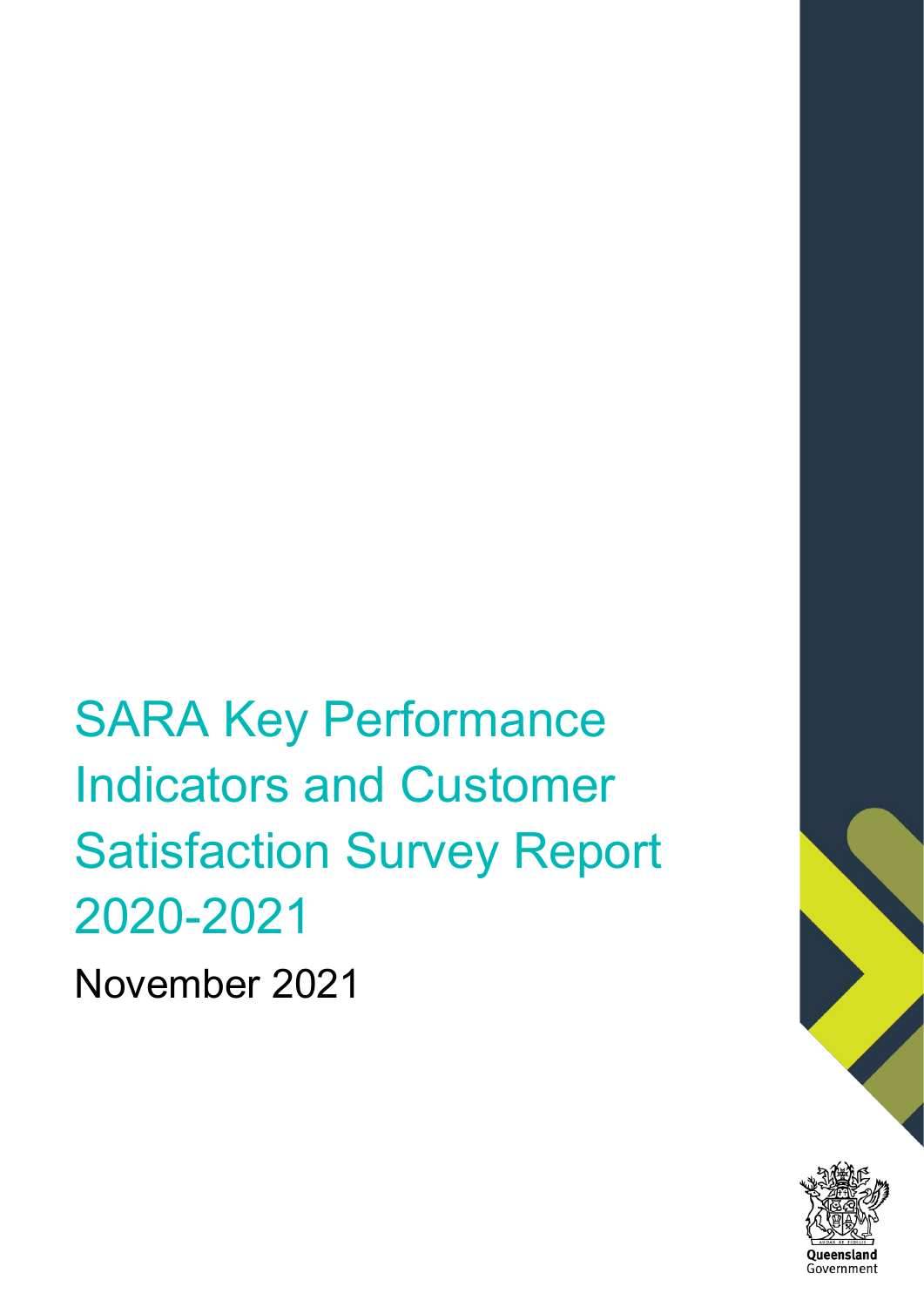The Department of State Development, Infrastructure, Local Government and Planning connects industries, businesses, communities and government (at all levels) to leverage regions' strengths to generate sustainable and enduring economic growth that supports well-planned, inclusive and resilient communities.

### COPYRIGHT

This publication is protected by the Copyright Act 1968.

### CREATIVE COMMONS LICENCE



This work, except as identified below, is licensed by the Department of State Development, Infrastructure, Local Government and Planning under a Creative Commons Attribution (CC BY) 4.0 Australia licence. To view a copy of this licence, visit [creativecommons.org.au](http://creativecommons.org.au/) 

You are free to copy, communicate and adapt this publication as long as you attribute it as follows: © State of Queensland, the Department of State Development, Infrastructure, Local Government and Planning, November 2021.

Third party material that is not licensed under a Creative Commons licence is referenced within this document. All content not licensed under a Creative Commons licence is all rights reserved. Please contact the Department of State Development, Infrastructure, Local Government and Planning /the copyright owner if you wish to use this material.

## TRANSLATING AND INTERPRETING SERVICE



If you have difficulty understanding a document and need an interpreter, we provide access to a translating and interpreting service. You will not be charged for this service. To contact the Translating and Interpreting Service, telephone 131 450 and ask them to telephone the Department of State Development, Infrastructure, Local Government and Planning on +61 7 3328 4811.

### DISCLAIMER

While every care has been taken in preparing this publication, to the extent permitted by law, the State of Queensland accepts no responsibility and disclaims all liability (including without limitation, liability in negligence) for all expenses, losses (including direct and indirect loss), damages and costs incurred as a result of decisions or actions taken as a result of any data, information, statement or advice, expressed or implied, contained within. To the best of our knowledge, the content was correct at the time of publishing.

Any references to legislation are not an interpretation of the law. They are to be used as a guide only. The information in this publication is general and does not take into account individual circumstances or situations. Where appropriate, independent legal advice should be sought.

Copies of this publication are available on our website a[t www.statedevelopment.qld.gov.au](http://www.statedevelopment.qld.gov.au/) and further copies are available upon request.

### CONTACT US

 [+61 7 3328 4811](tel:073328481) or 13 QGOV [\(13 74 68\)](tel:137468)  @ [info@dsdmip.qld.gov.au](mailto:info@dsdmip.qld.gov.au) [www.statedevelopment.qld.gov.au](http://www.statedevelopment.qld.gov.au/) PO Box 15009, City East, Queensland 4002  $\bigoplus$  1 William Street, Brisbane 4000

Source number D21/172484

**SARA Key Performance Indicators and Customer Satisfaction Survey Report 2020-2021**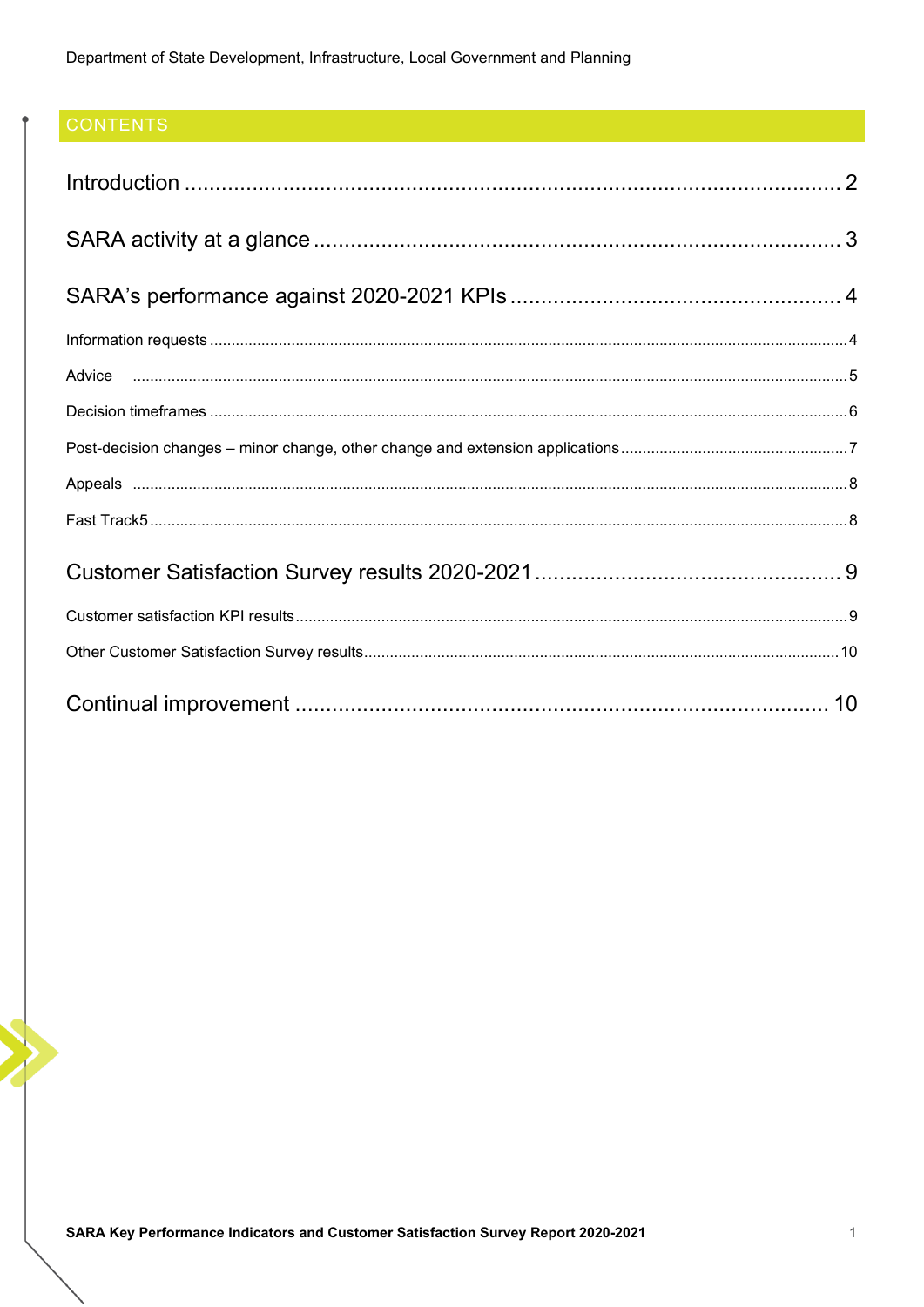<span id="page-3-0"></span>The State Assessment and Referral Agency (SARA) was established in July 2013 to deliver a coordinated, wholeof-government approach to the state's assessment of development applications. SARA is administered by the state's planning portfolio which is located within the Department of State Development, Infrastructure, Local Government and Planning. SARA was affected by machinery of government changes in the 2020-2021 financial year and for the period 1 July to 30 November 2020, was located within Queensland Treasury (QT).

The challenges resulting from the COVID-19 pandemic continued throughout the 2020-2021 financial year and SARA ensured that assessing and deciding development applications continued, notwithstanding most staff working from home for extended periods. SARA upheld the integrity of its assessment function using technology and rapidly adapting operational practices. Most standards of performance were maintained during this challenging time, despite the numbers of applications remaining relatively constant when compared to historical levels, and the number of pre-lodgement advices increasing by 279 when compared to 2019-2020 levels.

SARA is committed to continual improvement and rapidly responding to evolving challenges posed by the COVID-19 pandemic. Despite challenges, SARA continues to perform as one of the most efficient and effective state assessment entities in the nation.

Key elements of SARA's improvement culture have been reported on annually against a suite of adopted key performance indicators (KPIs) and an annual Customer Satisfaction Survey. These cover the various facets of SARA's functions. At the end of the financial year reporting cycle, actual performance against the adopted KPI targets is measured and documented in this annual report.

This process informs ongoing improvement and drives organisational change to deliver efficiency and best practice in the state's development assessment services.

SARA's KPIs for the 2020–2021 financial year focus on the following key areas:

- pre-lodgement processes
- information requests
- overall assessment timeframes
- post-decision assessment timeframes
- FastTrack5 assessment timeframes
- appeals
- customer satisfaction.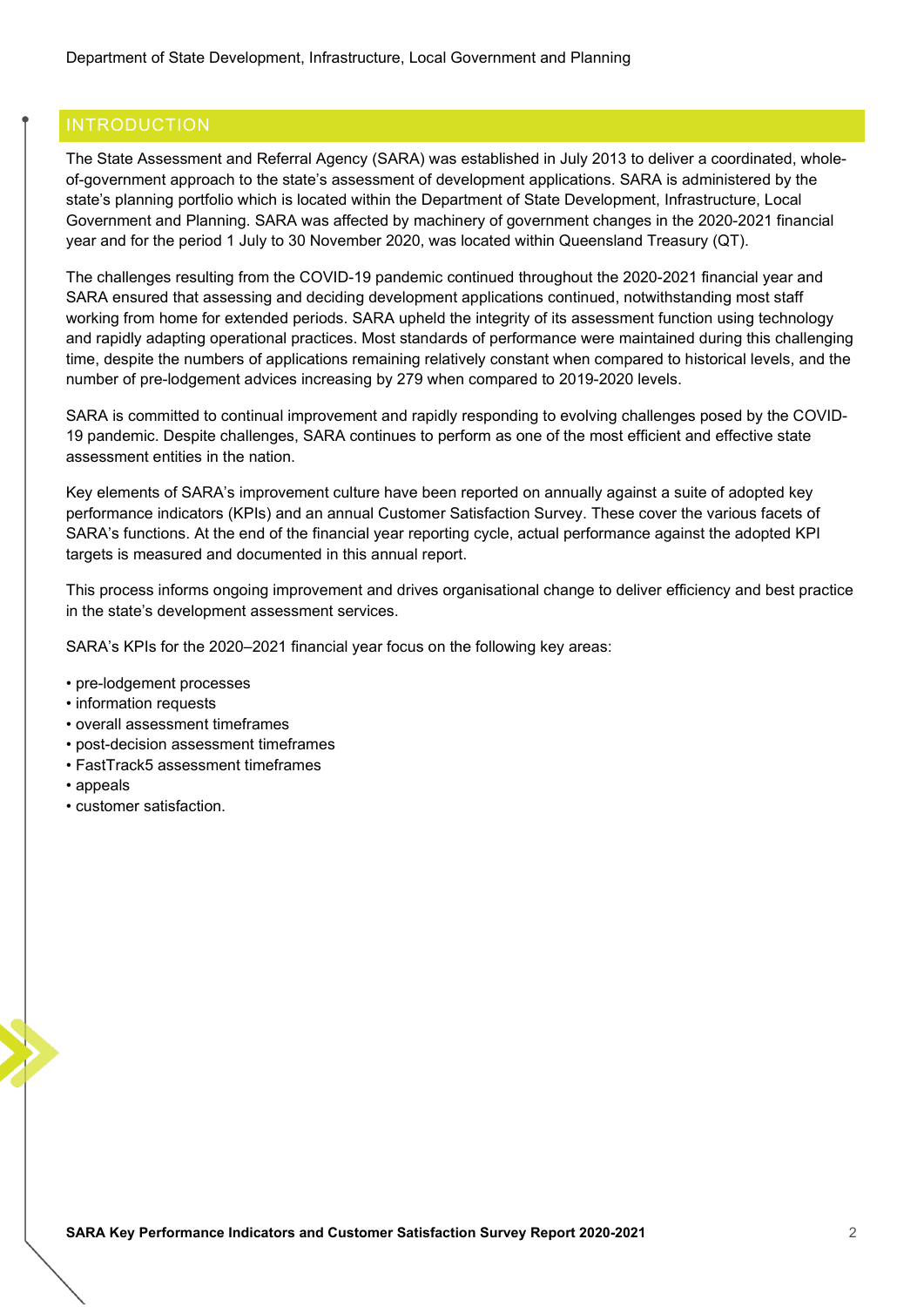<span id="page-4-0"></span>In the 2020-2021 financial year, SARA issued a total of 2,350 decisions and responses under the *Planning Act 2016* (the Planning Act). The breakdown of applications is as follows:



There was a high rate of favourable responses and decisions across each of the application types.

|                                                                                   | 1,398                                                                                   |   |
|-----------------------------------------------------------------------------------|-----------------------------------------------------------------------------------------|---|
|                                                                                   | Pre-lodgement<br>advices issued                                                         |   |
|                                                                                   | 26% of the pre-lodgement advices<br>issued were 'converted' into<br>lodged applications |   |
| SARA Key Performance Indicators and Customer Satisfaction Survey Report 2020-2021 |                                                                                         | 3 |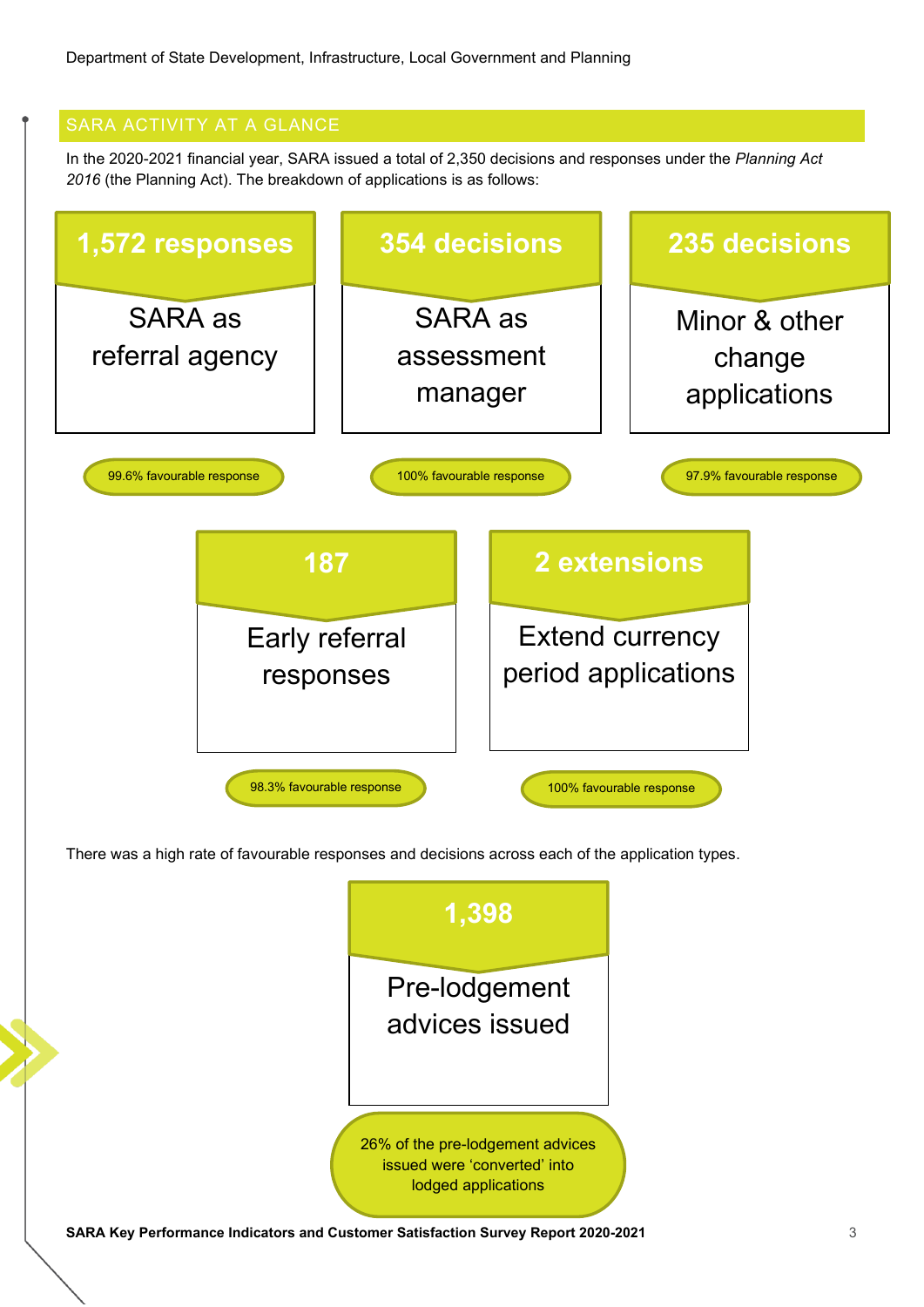<span id="page-5-0"></span>The following sections provide a snapshot of SARA's performance against the adopted KPIs for the 2020-2021 financial year. The KPIs cover several core areas including customer satisfaction, assessment timeframes, information requests, pre-lodgement processes and appeals. The KPIs are measured against:

- **quantitative targets** through data obtained from SARA's online development application lodgement system MyDAS2
- **qualitative targets** through data obtained from the Customer Satisfaction Survey.

*In the following sections:*

a full green ring represents that the result achieved or exceeded the KPI target or statutory timeframe.

where the ring has two colours, this indicates that the result did not meet the KPI target. The green portion of the ring represents the proportion of the KPI target that was met, and the orange portion represents the proportion that was not met.

 $84\%$  the number in the ring is the 2020-2021 result for that KPI or statutory timeframe.

## <span id="page-5-1"></span>INFORMATION REQUESTS

In 2020-2021 SARA issued:

- 66 information requests as assessment manager
- 378 information requests as referral agency.

| <b>KPI measure</b>                                                                                                        | <b>KPI target</b>  | 2020-2021 result      | <b>Statutory</b><br>timeframe                                     | 2020-2021 result                        |
|---------------------------------------------------------------------------------------------------------------------------|--------------------|-----------------------|-------------------------------------------------------------------|-----------------------------------------|
| <b>KPI#1</b><br>As assessment manager,<br>percentage of applications<br>without<br>decided<br>an<br>information request   | 85%                | 82%                   | timeframe for this KPI                                            | N/A as there is no associated statutory |
| <b>KPI#2</b><br>referral<br>As<br>agency,<br>percentage of<br>responses<br>without<br>issued<br>an<br>information request | 85%                | 75%                   | N/A as there is no associated statutory<br>timeframe for this KPI |                                         |
| <b>KPI#3</b><br>As assessment manager,<br>median time taken to issue<br>information request                               | 8 business<br>days | 8<br>business<br>days | 10 business<br>days                                               | 8<br>business<br>days                   |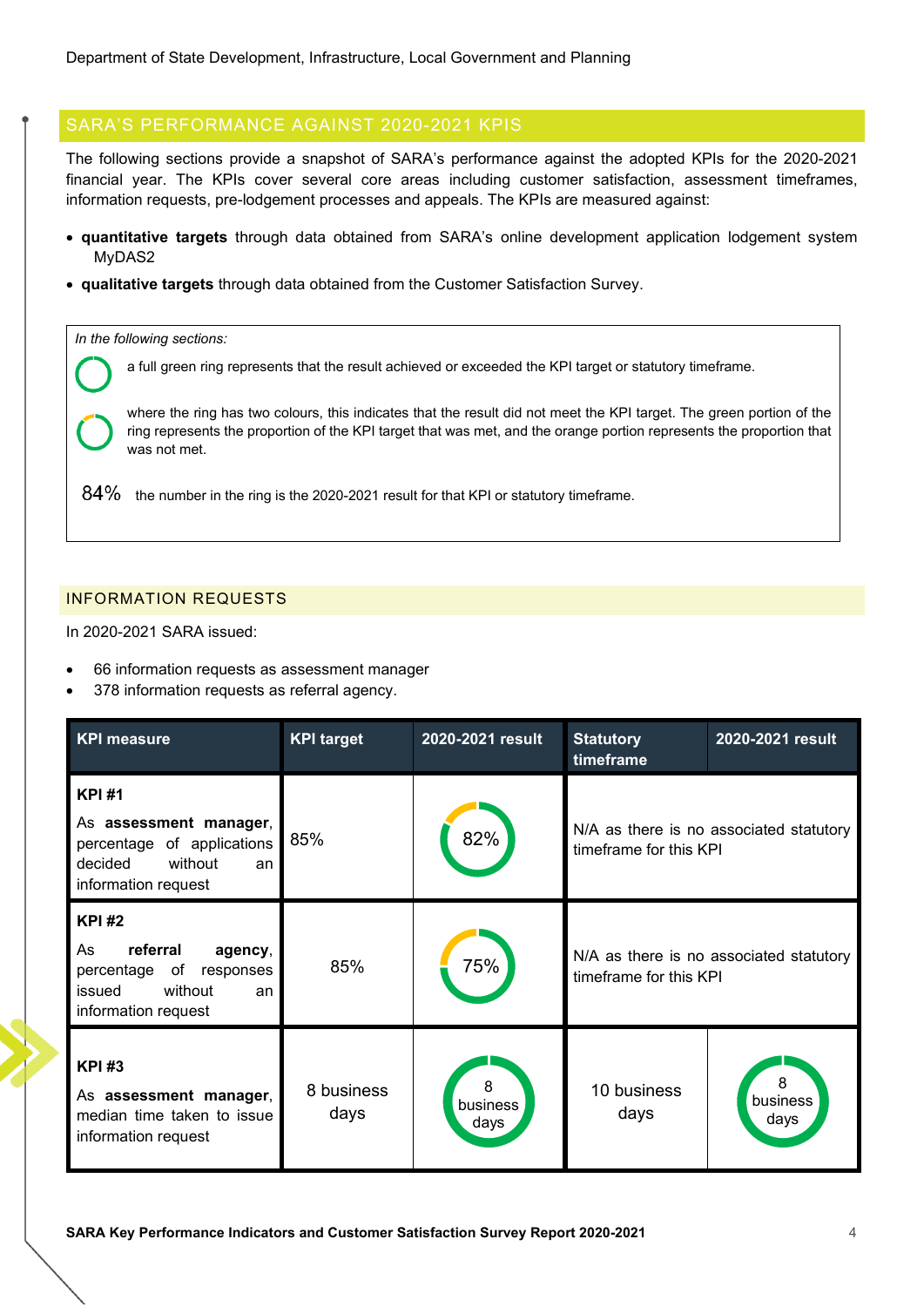| <b>KPI measure</b>                                                                                | <b>KPI target</b>  | 2020-2021 result      | <b>Statutory</b><br>timeframe | 2020-2021 result |
|---------------------------------------------------------------------------------------------------|--------------------|-----------------------|-------------------------------|------------------|
| <b>KPI#4</b><br>As referral agency, median<br>time<br>taken<br>issue<br>to<br>information request | 8 business<br>days | 8<br>business<br>days | 10 business<br>days           | business<br>days |

SARA met all relevant statutory timeframes for information requests. However, SARA did not achieve the KPI target for all information request measures. There were two differences when compared to the 2019-2020 KPIs:

- KPI #1 was improved with a decreased by two per cent of responses issued without and information request
- KPI #3 was improved by one business day resulting in SARA achieving the KPI target in 2020-21.

Wherever possible, SARA seeks to minimise information requests. Where an information request is issued, it highlights deficiencies in the information submitted with the application. Through the pre-lodgement process and improved advice to applicants, SARA is working to improve the quality of application material.

## <span id="page-6-0"></span>ADVICE

An assessment manager or referral agency has the opportunity to provide applicants with further advice. In 2020- 2021 SARA issued:

- 42 advice notices as assessment manager (12 per cent of assessment manager decisions)
- 278 advice notices as referral agency (18 per cent of referral agency responses).

There are no statutory timeframes associated with the further advice process, however, SARA met the KPI target for each measure. Both results improved by one business day in comparison to 2019-2020.

| <b>KPI measure</b>                                                                       | <b>KPI target</b> | 2020-2021 result       |
|------------------------------------------------------------------------------------------|-------------------|------------------------|
| <b>KPI#5</b><br>As assessment manager, median time<br>taken to issue initial advice      | 11 business days  | 9<br>business<br>days  |
| <b>KPI#6</b><br>As referral agency, median time taken to<br>issue initial further advice | 11 business days  | 10<br>business<br>days |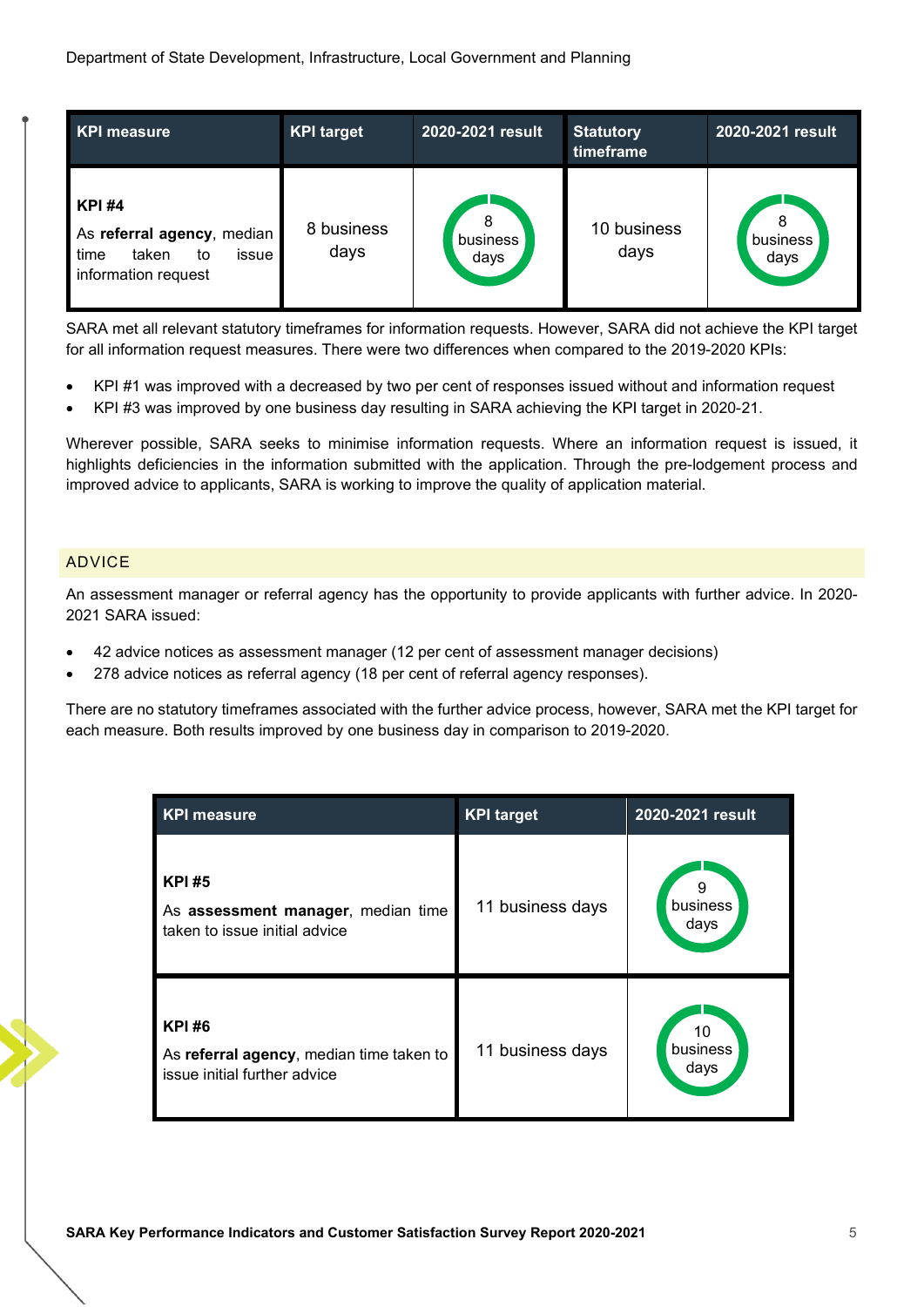# <span id="page-7-0"></span>DECISION TIMEFRAMES

In 2020-2021 SARA issued:

- 354 decisions as assessment manager
- 1,572 referral agency responses
- six decisions on representations as assessment manager
- 107 decisions on representations as referral agency.

SARA met all relevant statutory timeframes and KPI targets associated with decision timeframes.

SARA demonstrated improvement in its results for KPI #9 by reducing the median time taken assess change representations from 13 business days in 2019-2020 to seven business days in 2020-2021. SARA also built on the 2019-2020 results for KPI #10 by improving the median time taken to assess change representations by one business day.

| <b>KPI</b> measure                                                                                                          | <b>KPI target</b>   | 2020-2021 result       | <b>Statutory</b><br>timeframe | 2020-2021 result                                                  |
|-----------------------------------------------------------------------------------------------------------------------------|---------------------|------------------------|-------------------------------|-------------------------------------------------------------------|
| <b>KPI#7</b><br>As assessment manager,<br>time<br>taken<br>median<br>to<br>assess an application and<br>issue a decision    | 22 business<br>days | 22<br>business<br>days | 35 business<br>days           | 22<br>business<br>days                                            |
| <b>KPI#8</b><br>referral<br>agency,<br>As<br>taken<br>median<br>time<br>to<br>assess an application and<br>issue a response | 20 business<br>days | 20<br>business<br>days | 25 business<br>days           | 20<br>business<br>days                                            |
| <b>KPI#9</b><br>As assessment manager,<br>time<br>median<br>taken<br>to<br>change<br>assess<br>representations              | 15 business<br>days | 7<br>business<br>days  | 20 business<br>days           | business<br>days                                                  |
| <b>KPI#10</b><br>referral<br>agency,<br>As<br>median<br>taken<br>time<br>to<br>change<br>assess<br>representations          | 13 business<br>days | g<br>business<br>days  |                               | N/A as there is no associated statutory<br>timeframe for this KPI |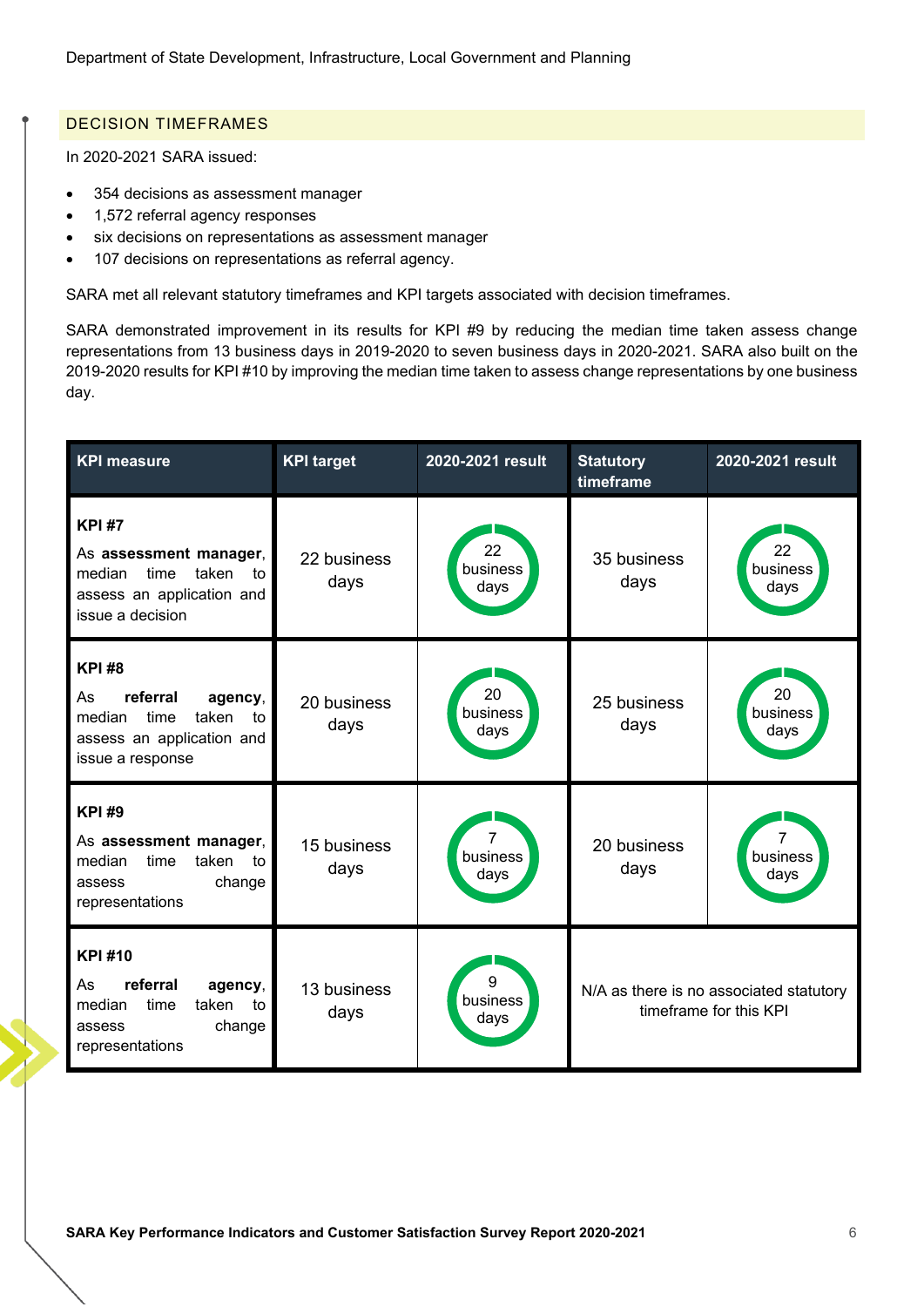# <span id="page-8-0"></span>POST-DECISION CHANGES – MINOR CHANGE, OTHER CHANGE AND EXTENSION APPLICATIONS

If an applicant wishes to change their application after it is approved, they are required to make a 'change application'. The applicant has the option to make a minor change or a change other than a minor change ('other change'). The nature of the change and SARA's original role in the application determines SARA's role in accessing the change application.

An applicant may also apply to extend the currency period of their application, which is an 'extension application'. An extension application must be made to the assessment manager before a development approval lapses.

In 2020-2021 SARA assessed:

- 31 applications (with no affected entities) for a minor change
- one 'other change' applications as assessment manager
- 59 'other change' applications as referral agency
- two extension applications.

SARA met the statutory timeframes for these applications but did not achieve all the KPI targets. However, SARA did improve on the result of all four KPIs relative to the 2019-2020 results:

- KPI #11 was improved by two business days
- KPI #12 was improved by 10 business days
- KPI #13 was improved by two business days
- KPI #14 was improved by one business day.

| <b>KPI measure</b>                                                                                                                                                                                                                  | <b>KPI target</b>   | 2020-2021 result       | <b>Statutory</b><br>timeframe | 2020-2021 result       |
|-------------------------------------------------------------------------------------------------------------------------------------------------------------------------------------------------------------------------------------|---------------------|------------------------|-------------------------------|------------------------|
| <b>KPI#11</b><br>responsible<br>entity,<br>As<br>median time taken to assess<br>a minor change application<br>and issue a decision notice<br>this<br>KPI is<br>limited to<br>Note:<br>without an affected<br>applications<br>entity | 14 business<br>days | 14<br>business<br>days | 20 business<br>days           | 14<br>business<br>days |
| <b>KPI#12</b><br>As assessment manager,<br>median time taken to assess<br>an 'other change' application<br>and issue a decision notice                                                                                              | 22 business<br>days | 25<br>business<br>days | 35 business<br>days           | 25<br>business<br>days |
| <b>KPI#13</b><br>As referral agency, median<br>time taken to assess an 'other<br>change' application and issue<br>a referral agency response                                                                                        | 20 business<br>days | 20<br>business<br>days | 25 business<br>days           | 20<br>business<br>days |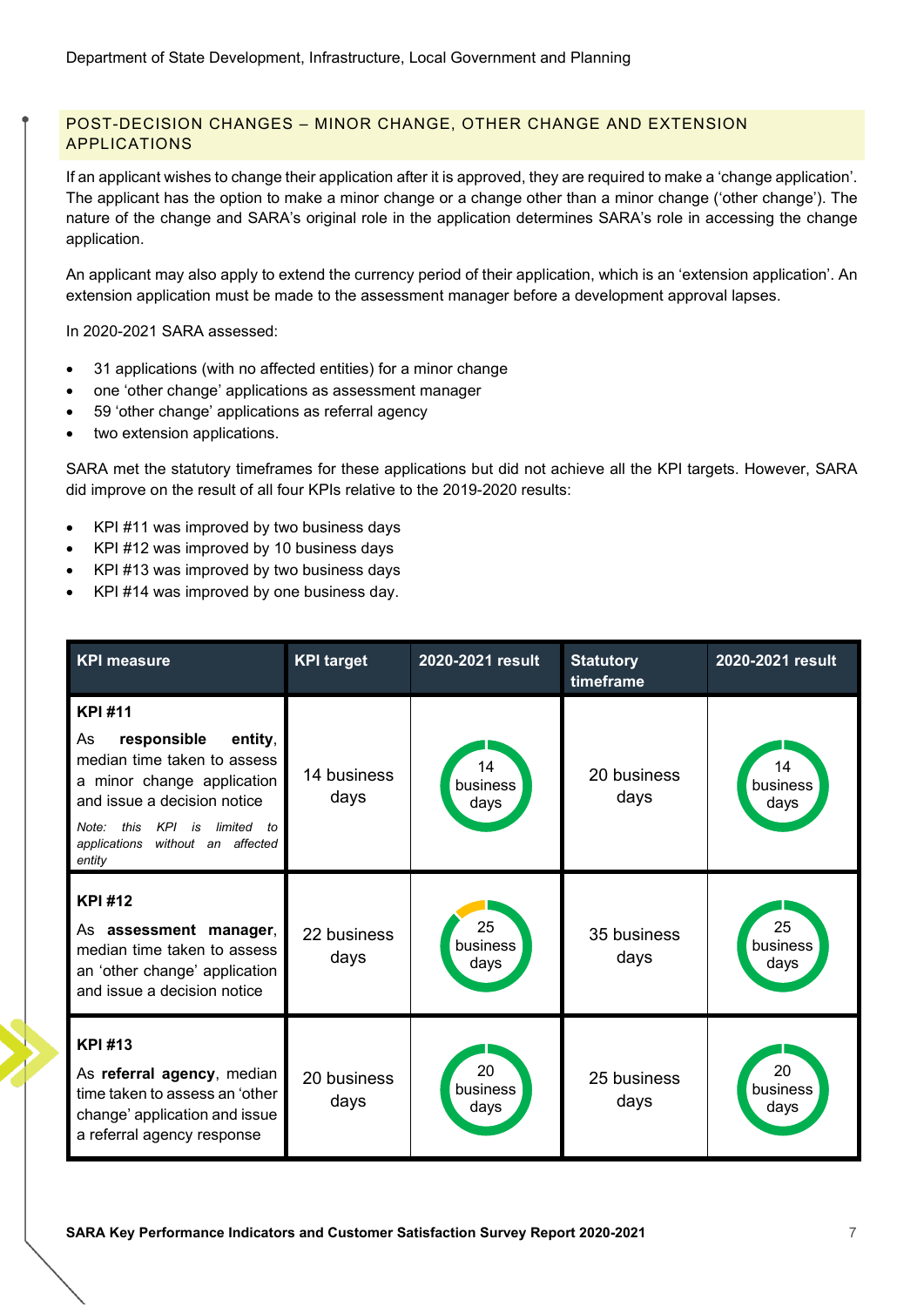| KPI measure                                                                                                                              | <b>KPI target</b> | 2020-2021 result | <b>Statutory</b><br>timeframe | 2020-2021 result      |
|------------------------------------------------------------------------------------------------------------------------------------------|-------------------|------------------|-------------------------------|-----------------------|
| <b>KPI#14</b><br>assessment manager,<br>As<br>the time taken to assess and<br>extension<br>decide<br>to<br>an<br>relevant period request | business<br>days  | business<br>days | 20 business<br>days           | 8<br>business<br>days |

<span id="page-9-0"></span>APPEALS

Appeals against the *Planning Act 2016* can occur:

- if an applicant is dissatisfied with a development decision or condition
- if a submitter (someone who has made a properly made submission about a proposed development) is dissatisfied with a development decision.

The department manages a range of court proceedings, including disputes involving SARA decisions and conditions, as well as changes to approvals involving SARA. In 2020-2021, 148 appeals were served on the department where SARA was triggered during the development application. However, only 12 SARA decisions and responses were disputed as part of the appeal. The department joined 13 court proceedings and the KPI target for appeals was met. There is no associated statutory timeframe for this KPI.

| <b>KPI measure</b>                                                                | <b>KPI target</b> | 2020-2021 result |
|-----------------------------------------------------------------------------------|-------------------|------------------|
| <b>KPI#15</b><br>decisions<br>of total<br>Percentage<br>and<br>responses appealed | $2\%$             | 1%               |

## <span id="page-9-1"></span>FAST TRACK5

Certain types of low-risk development may be eligible to be assessed under the FastTrack5 framework which involves a shorter, five-day assessment timeframe and a reduced fee. It is the responsibility of the applicant at the time of lodgement to nominate their application as being eligible under the FastTrack5 framework, provide the necessary supporting information and to pay the application fee promptly. While SARA did not meet the KPI target for the FastTrack5 process, it improved on the result from 92% in 2019-2020 to 97% in 2020-2021. There were 34 FastTrack5 applications decided in 2020-2021.There is no associated statutory timeframe for this KPI.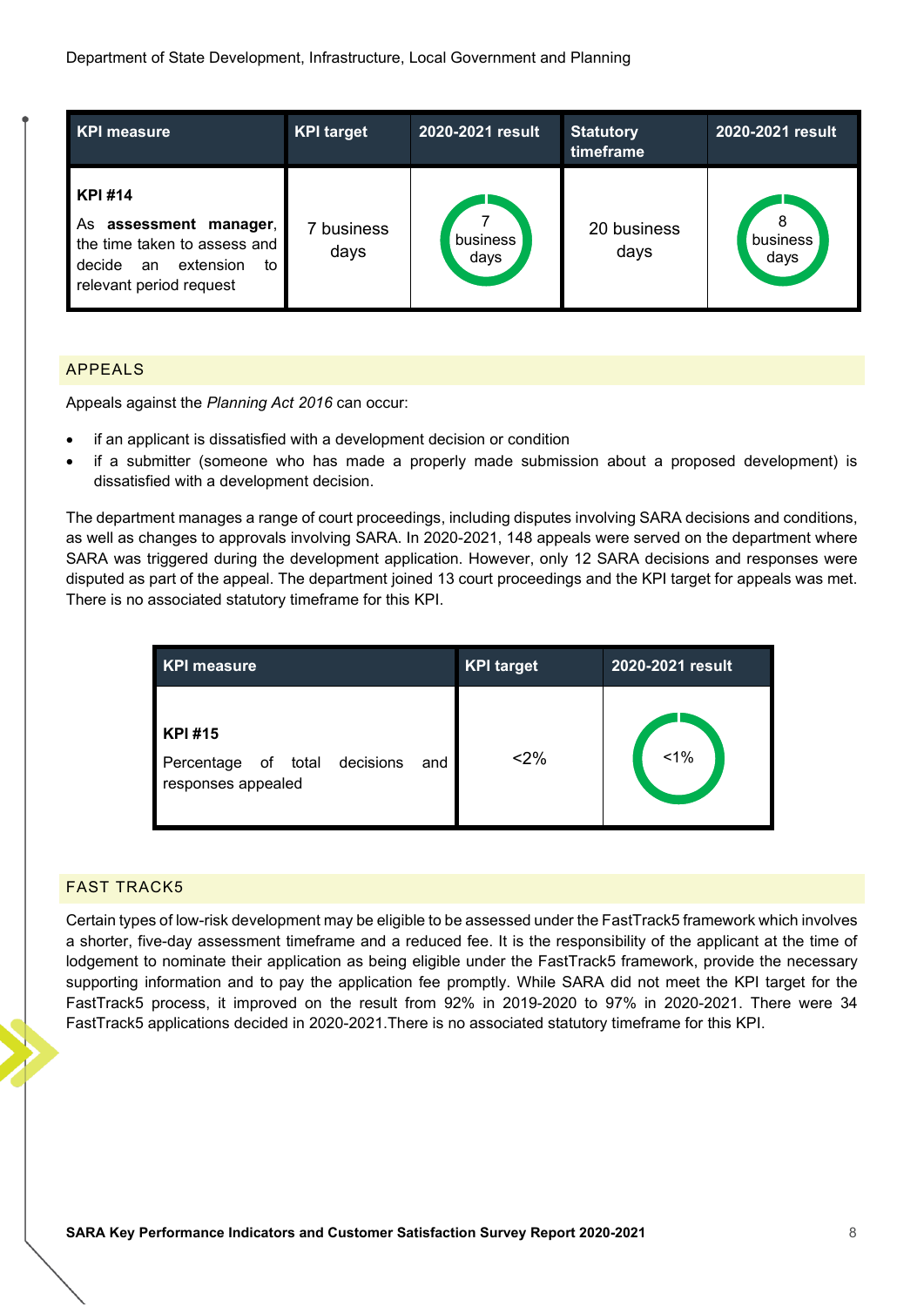| <b>KPI measure</b>                                                                                        | <b>KPI target</b> | 2020-2021 result |
|-----------------------------------------------------------------------------------------------------------|-------------------|------------------|
| KPI #16<br>Percentage of FastTrack5 referral<br>application responses issued within five<br>business days | 100%              | 97%              |

# <span id="page-10-0"></span>CUSTOMER SATISFACTION SURVEY RESULTS 2020-2021

Data for qualitative KPIs is obtained from the annual SARA Customer Satisfaction Survey, which was carried out in March 2021 for 2020-2021. Qualitative data provides a valuable insight into the experiences and satisfaction levels of SARA customers and stakeholders with the SARA process. The survey was emailed to a range of stakeholders, including MyDAS2 registered users. Almost 200 responses were received.

*In the following sections:*

a full green ring represents that the result achieved or exceeded the KPI target or statutory timeframe.

where the ring has two colours, this indicates that the result did not meet the KPI target. The green portion of the ring represents the proportion of the KPI target that was met, and the orange portion represents the proportion that was not met.

 $84\%$  the number in the ring is the 2020-2021 result for that KPI or statutory timeframe.

# <span id="page-10-1"></span>CUSTOMER SATISFACTION KPI RESULTS

The SARA Customer Satisfaction Survey invites respondents to provide comments about the pre-lodgement process, information requests, conditions, MyDAS2 and staff service. These qualitative responses provide valuable insight to customer experience, including opportunities for improvements, which are summarised in section 4.2.1.

SARA did not meet the KPI target for overall customer satisfaction or for customer satisfaction with the pre-lodgement process. These results, and the comments associated, will be used to inform the ongoing review into SARA's engagement with customers and how to improve the pre-lodgement experience for customers.

| <b>KPI measure</b>                                                                                     | <b>KPI target</b> | 2020-2021 result |
|--------------------------------------------------------------------------------------------------------|-------------------|------------------|
| Level of customer satisfaction with overall<br>performance as assessment manager or<br>referral agency | 80% satisfied     | 79%<br>satisfied |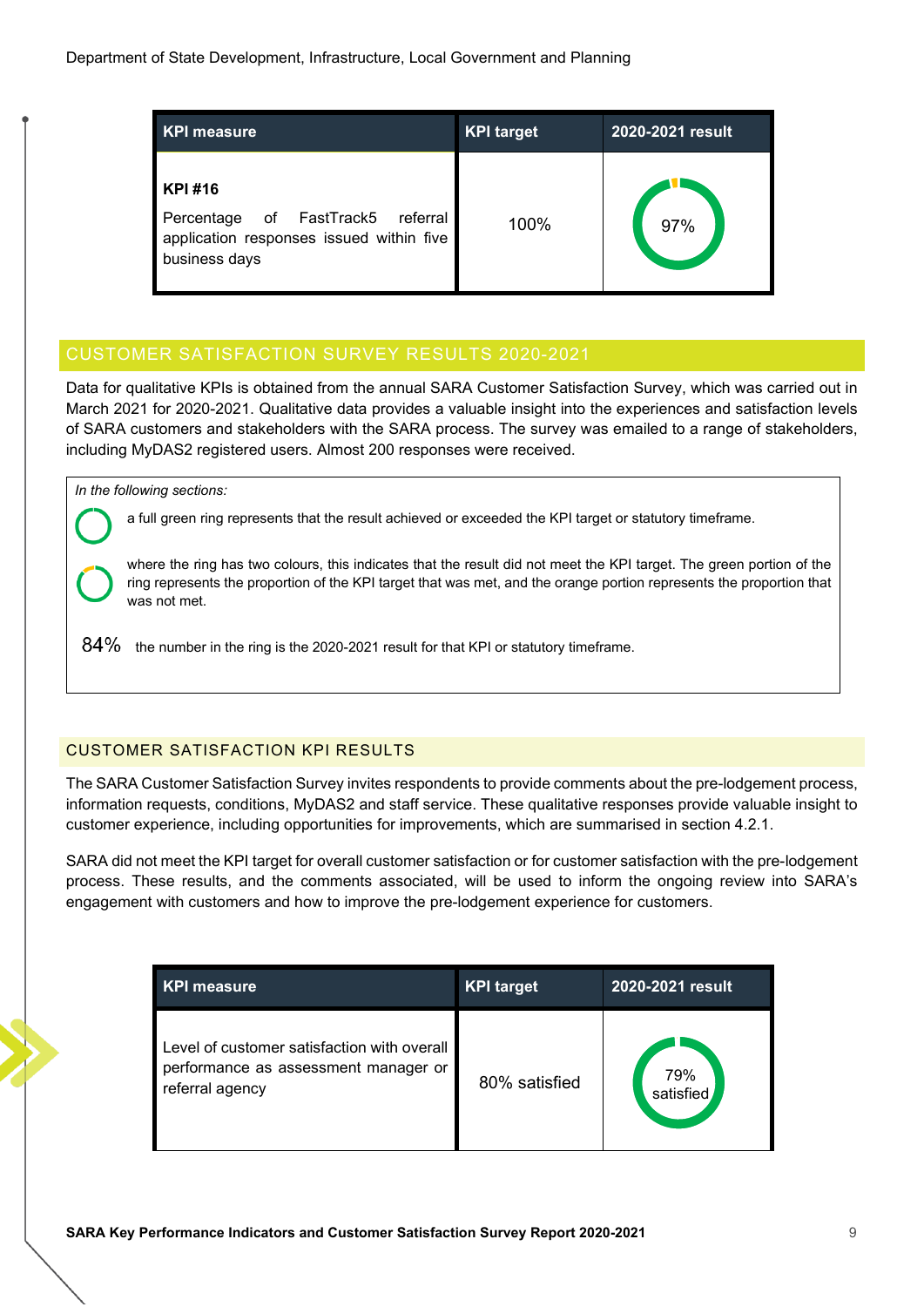| Level of customer satisfaction with the<br>pre-lodgement process | 90% satisfied | 73%<br>satisfied |
|------------------------------------------------------------------|---------------|------------------|
|------------------------------------------------------------------|---------------|------------------|

# <span id="page-11-0"></span>OTHER CUSTOMER SATISFACTION SURVEY RESULTS

The following table provides a summary of key findings from the results of the Customer Satisfaction Survey that are not related to a specific KPI.

| <b>Question</b>                                                                       | 2020-2021     | 2019-2020     |
|---------------------------------------------------------------------------------------|---------------|---------------|
| <b>Pre-lodgement advice</b>                                                           |               |               |
| Pre-lodgement advice clearly communicated SARA's<br>position, expectations and advice | 68% agreed    | 68% agreed    |
| <b>Information requests</b>                                                           |               |               |
| Information request was clear and concise                                             | 79% agreed    | 70% agreed    |
| Information request was reasonable                                                    | 73% agreed    | 67% agreed    |
| Decision notices, concurrence responses and conditions                                |               |               |
| Conditions were reasonable                                                            | 84% agreed    | 81% agreed    |
| Conditions were clear and concise                                                     | 86% agreed    | 80% agreed    |
| Conditions included reasonable timing/timeframes for<br>required actions              | 88% agreed    | 85% agreed    |
| <b>Staff service</b>                                                                  |               |               |
| How satisfied were you with level of service provided<br>by SARA officers?            | 79% satisfied | 83% satisfied |

Overall, the customer satisfaction levels improved throughout 2020-2021 for all categories except staff service. The results regarding information requests and decision notices, referral agency responses and conditions have increased in comparison to the 2019-2020 results despite satisfaction levels of staff service decreasing by 4%.

As part of the continual improvement program in 2020-2021, work continues to improve internal guidance material used by SARA officers, as well as the readability and format of external documents to ensure applicants have clear and concise information.

# <span id="page-11-1"></span>CONTINUAL IMPROVEMENT

The results from the KPI report and annual SARA Customer Satisfaction Survey provide valuable insights about opportunities for further refinement and improvements to SARA operations. In response to past customer satisfaction levels, focus is directed towards the pre-lodgement advice process, and the information request and advice notices.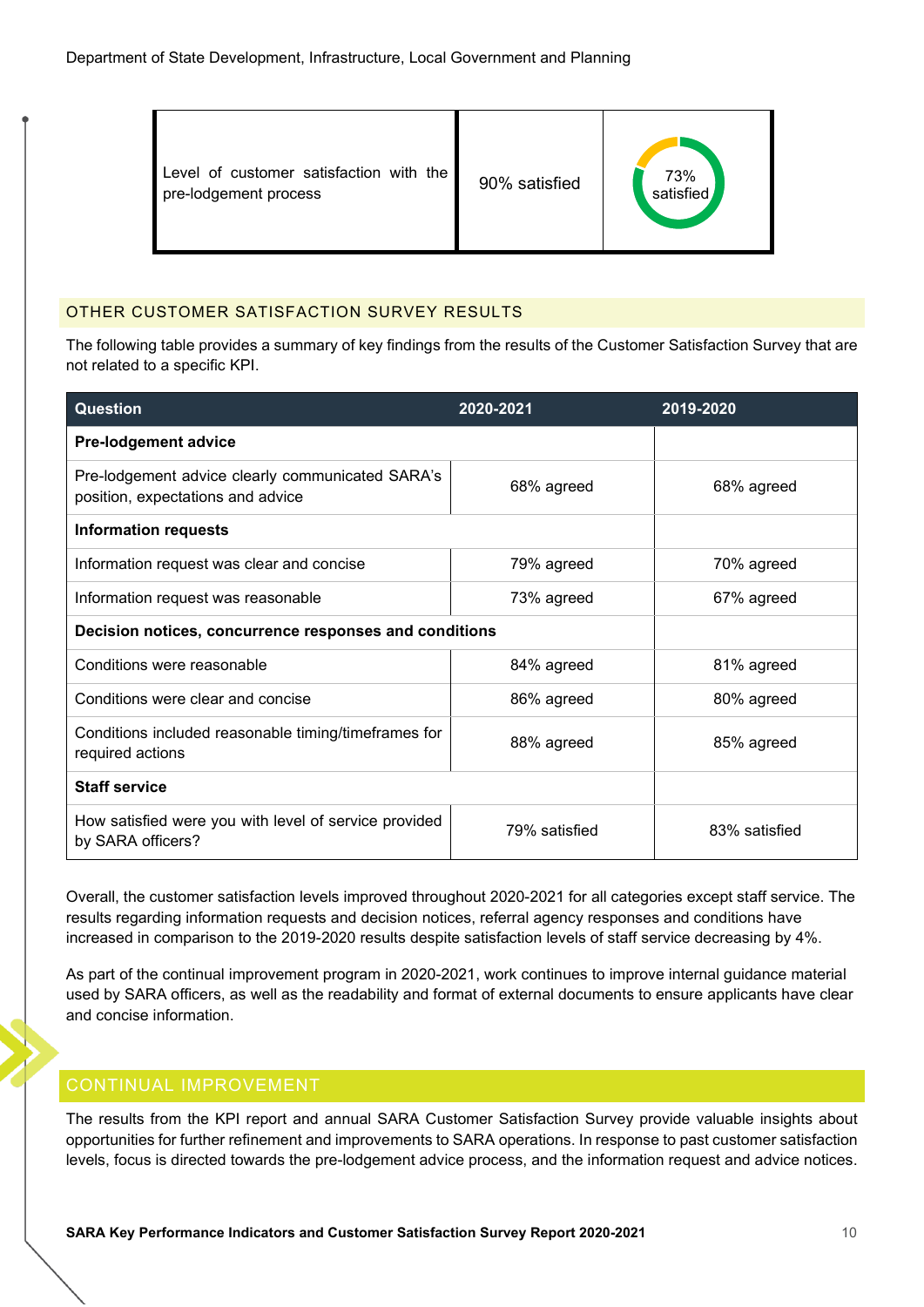Applicants are increasingly making use of SARA's pre-lodgement process, with the number of pre-lodgement advices issued increasing from 1,119 in 2019-2020 to 1,398 in 2020-2021.

The COVID-19 pandemic continuing throughout the 2020-2021 financial year resulted in challenges and has had an understandable and unavoidable impact on aspects of SARA's 'customer service'.

As customer satisfaction of the pre-lodgement process has remained stable at 68%, this will form the basis of SARA's continual improvement program in 2020-2021. There are several other projects also being undertaken to improve SARA operations. All continual improvement projects are outlined in the table below:

| monitoring<br><b>Key</b><br>areas                                    | What we did in 2020-2021                                                                                                                                                                                                                                                                                                                                                                                                                     | In 2021-2022 we will:                                                                                                                                                                                                                                                          |
|----------------------------------------------------------------------|----------------------------------------------------------------------------------------------------------------------------------------------------------------------------------------------------------------------------------------------------------------------------------------------------------------------------------------------------------------------------------------------------------------------------------------------|--------------------------------------------------------------------------------------------------------------------------------------------------------------------------------------------------------------------------------------------------------------------------------|
| Pre-lodgement                                                        | In 2020-2021 SARA investigated<br>how the process can be improved<br>to ensure that SARA officers are<br>prepared for the discussions that<br>may occur during<br>the<br>pre-<br>lodgement and that the pre-<br>lodgement process is as efficient<br>and effective as possible for<br>applicants.                                                                                                                                            | SARA will improve the external guidance for<br>applicants on what applicants should provide when<br>seeking pre-lodgement advice so that applicants<br>have clear expectations on what is required in order<br>for SARA officers to provide meaningful guidance<br>and advice. |
|                                                                      | An additional 179 applicants took<br>the<br>opportunity<br>for<br>up<br>pre-<br>lodgement advice in 2020-2021<br>when compared to 2019-2020<br>levels,<br>and<br>lessons<br>learned<br>that applications that<br>include<br>provide as much detail as possible<br>maximise the value of the pre-<br>lodgement process for applicants.                                                                                                        |                                                                                                                                                                                                                                                                                |
| Information requests<br>and further advice                           | Feedback received from the 2020-<br>2021 customer satisfaction survey<br>indicates that the changes made to<br>SARA processes and procedures<br>have improved satisfaction with<br>information requests and further<br>advice.<br>SARA<br>has<br>worked<br>with<br>all<br>agencies to ensure<br>technical<br>consistency in the issuing of these<br>statutory<br>notices,<br>and<br>to<br>demonstrate<br>the<br>benefit<br>to<br>applicants. | SARA will continue to work with technical agencies<br>to ensure that information requests and advice<br>notices are used consistently, and that issues are<br>clearly communicated to applicants to assist<br>applicants to understand and address potential<br>issues.        |
| State<br>Development<br>Assessment<br>Provisions<br>(SDAP)<br>review | In 2020-2021 SARA worked with<br>all relevant technical agencies to<br>review SDAP to provide more<br>certainty for proponents in how to<br>comply with state codes and                                                                                                                                                                                                                                                                      | The amended SDAP will come into effect in early<br>2022.                                                                                                                                                                                                                       |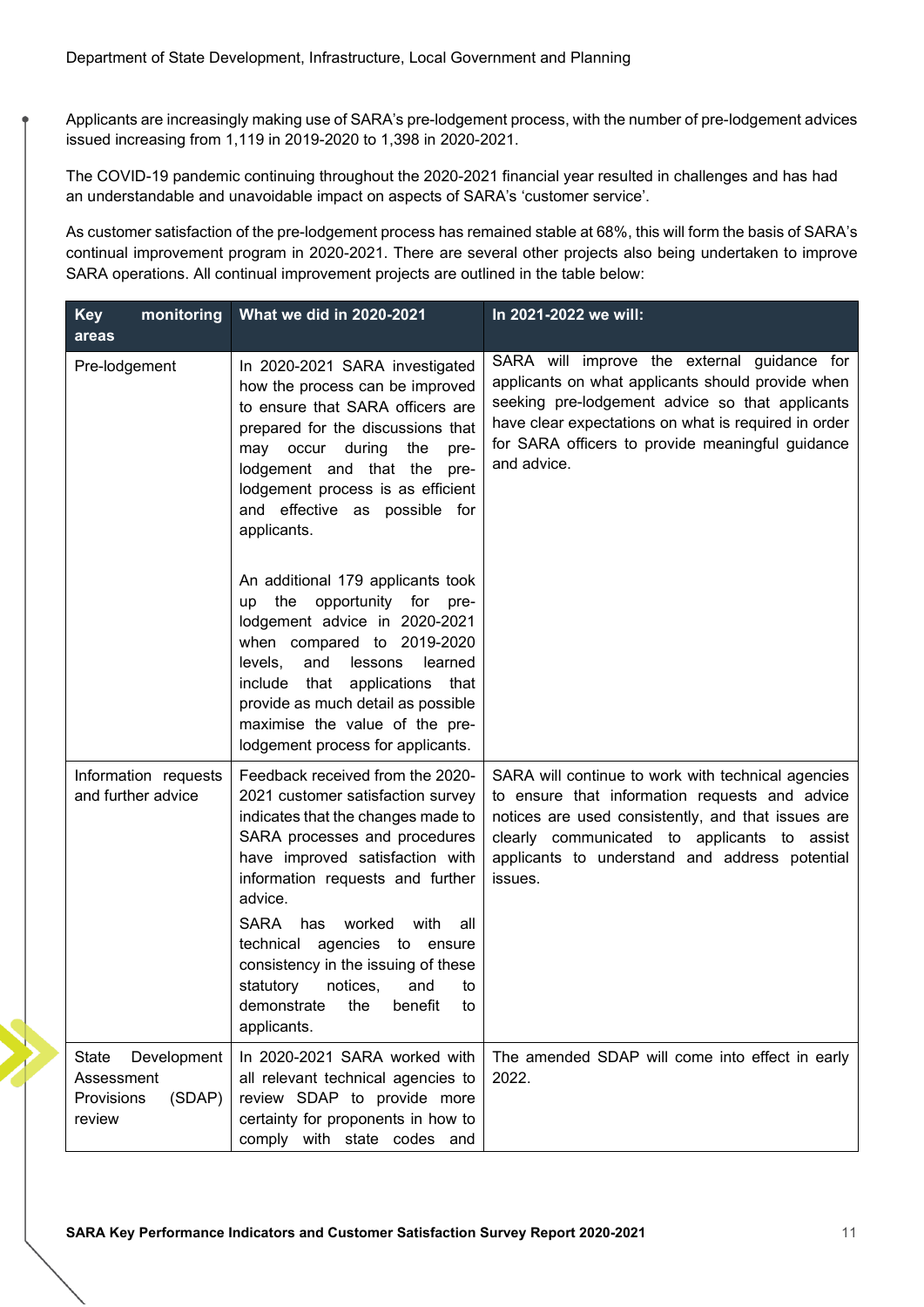| <b>Key</b><br>monitoring<br>areas                                                                                                                                                                                                      | What we did in 2020-2021                                                                                                                                                                                                                           | In 2021-2022 we will:                                                                                                                                                                                   |
|----------------------------------------------------------------------------------------------------------------------------------------------------------------------------------------------------------------------------------------|----------------------------------------------------------------------------------------------------------------------------------------------------------------------------------------------------------------------------------------------------|---------------------------------------------------------------------------------------------------------------------------------------------------------------------------------------------------------|
|                                                                                                                                                                                                                                        | provide robust and defensible<br>assessment benchmarks.                                                                                                                                                                                            |                                                                                                                                                                                                         |
| <b>KPI</b> review                                                                                                                                                                                                                      | In 2020-2021 SARA reviewed the<br>current KPIs to consider their<br>effectiveness in delivering good<br>planning outcomes.                                                                                                                         | As a result of the KPI review, the targets for<br>change<br>representations<br>both<br>assessing<br>as<br>assessment manager and referral agency have been<br>reduced for the 2021-2022 financial year. |
| Is an ongoing project, the delivery<br>Trigger review<br>of the trigger review was impacted<br>COVID-19<br>ongoing<br>the<br>by<br>pandemic. While conducting a<br>review of SDAP, SARA identified<br>triggers that could be improved. | Progress the review of the triggers that are used to<br>categorise the type of state interest that is affected<br>impacted by the proposed development<br>or<br>application. It is anticipated that this review will<br>provide information about: |                                                                                                                                                                                                         |
|                                                                                                                                                                                                                                        |                                                                                                                                                                                                                                                    | the certainty and clarity of the triggers                                                                                                                                                               |
|                                                                                                                                                                                                                                        |                                                                                                                                                                                                                                                    | any triggers that are not achieving their intent or<br>causing confusion or disputes                                                                                                                    |
|                                                                                                                                                                                                                                        |                                                                                                                                                                                                                                                    | any triggers that could be improved or removed.                                                                                                                                                         |